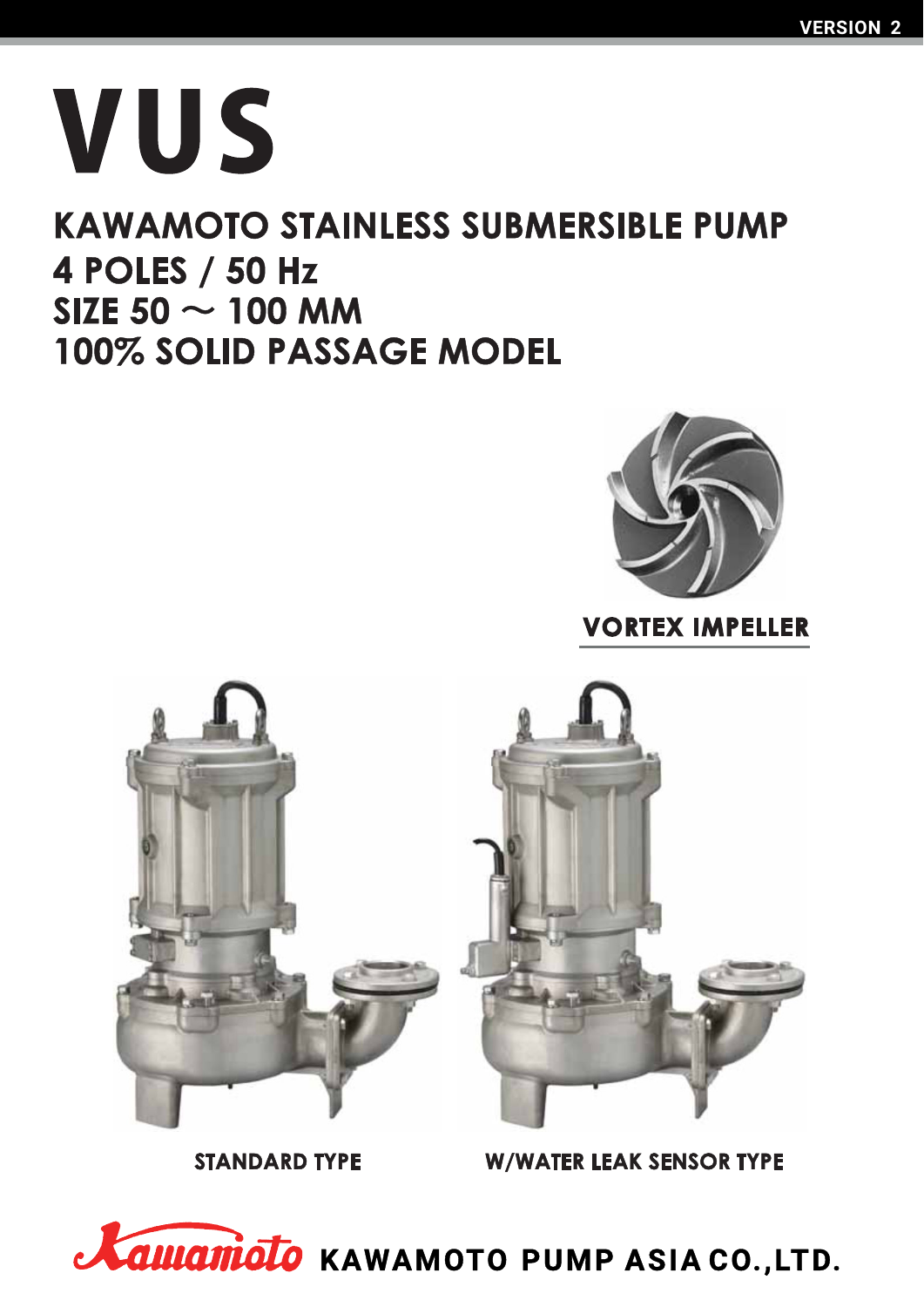## **APPLICATIONS AND FEATURES**

### **APPLICATIONS**

 $\blacksquare$  For discharge of sewage and was tewater from buildings, factories, hospitals etc.

### **FEATURES**

- $\blacksquare$  All stainless steel structure (pump, motor, pedestal support) provides corrosion proof and long life.
- $\blacksquare$  Excellent ability to pass foreign objects (can discharge spherical solids with a diameter which equals to the bore size) and superior pumping performance.
- $\blacksquare$  Vortex type increases resistant against wearing due to sand etc., and revents start up failure due to rusted impellers.
- $\blacksquare$  Equipped with a motor with built-in auto-cut to prevent motor burnout.
- $\blacksquare$  Two types available : flange type and pedestal support type for easy maintenance and inspection.

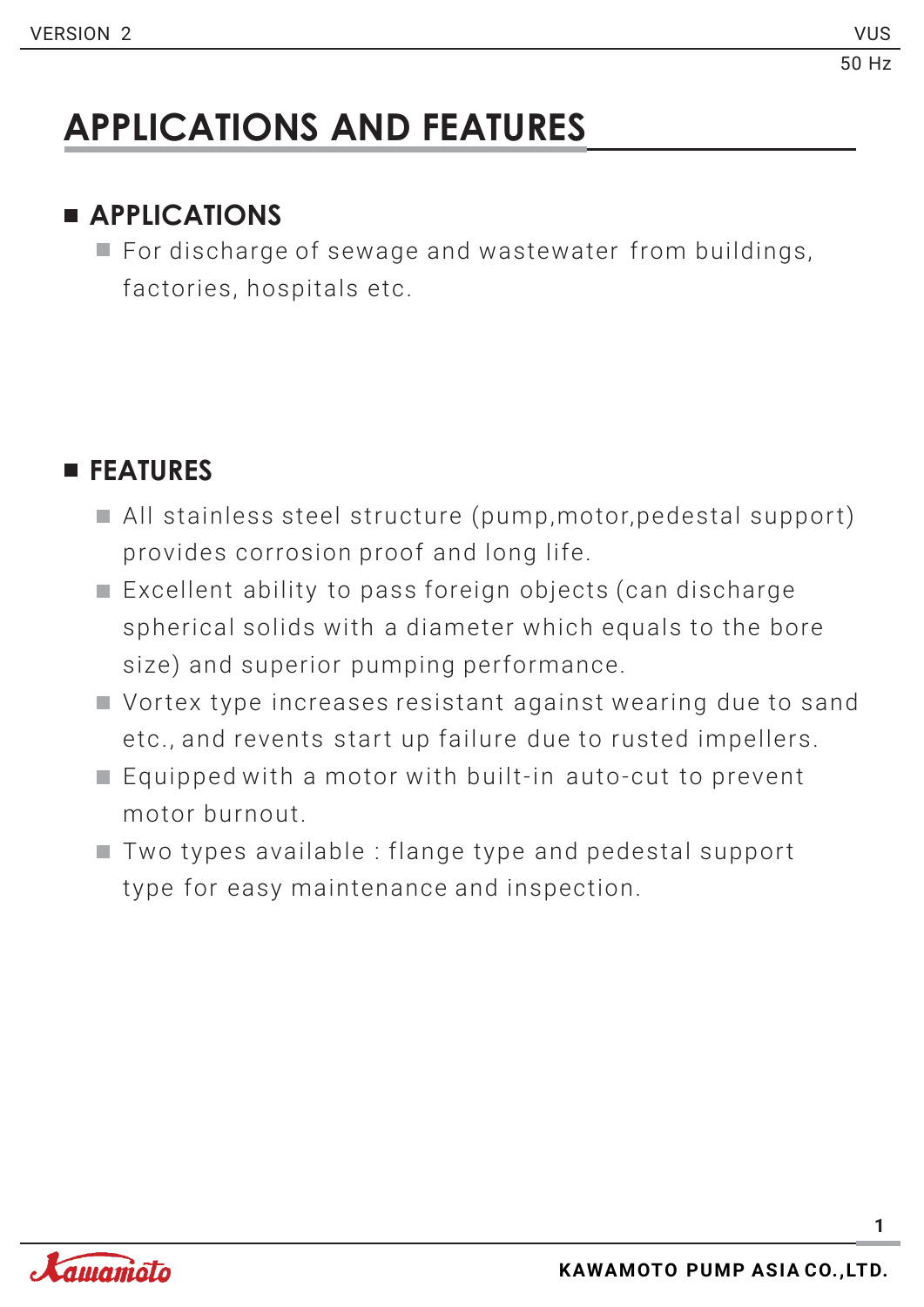### **STANDARD SPECIFICATIONS**

| <b>Description</b>       |                      | Model: VUS                                                            |  |  |  |  |  |  |
|--------------------------|----------------------|-----------------------------------------------------------------------|--|--|--|--|--|--|
| <b>Applicable Liquid</b> |                      | Waste water, Filthy water and Other miscellaneous dirty water         |  |  |  |  |  |  |
| Liquid Temperature       |                      | $0 \sim 40$ °C                                                        |  |  |  |  |  |  |
| рH                       |                      | $5 - 9$                                                               |  |  |  |  |  |  |
|                          | Casing               | Stainless cast steel (304)                                            |  |  |  |  |  |  |
| <b>Material</b>          | <b>Impeller</b>      | Stainless cast steel (304)                                            |  |  |  |  |  |  |
|                          | <b>Shaft</b>         | Stainless steel (304)                                                 |  |  |  |  |  |  |
| <b>Motor</b>             | <b>Speed</b>         | 1500 rpm                                                              |  |  |  |  |  |  |
|                          | <b>Impeller</b>      | Vortex                                                                |  |  |  |  |  |  |
| <b>Construction</b>      | <b>Shaft seal</b>    | Double mechanical seal<br>Pump: SiC x SiC<br>Motor: Ceramics x Carbon |  |  |  |  |  |  |
|                          | <b>Motor Bearing</b> | Sealed ball bearing                                                   |  |  |  |  |  |  |
| Cable length             |                      | 10 <sub>m</sub>                                                       |  |  |  |  |  |  |
| Maximum submergence      |                      | $0.75$ kW: 5m<br>1.5∼15kW: 8m                                         |  |  |  |  |  |  |

### **OPTIONAL SPECIFICATIONS**

| Cable extension             | 10m, 20m, 30m, 40m            |
|-----------------------------|-------------------------------|
| For High temperature liquid | $0~60~^{\circ}$ C             |
| Protection                  | Water leak sensor integration |

### **SOLID PASSAGE CABLE**

| <b>Pump Bore</b><br>$\overline{(mm)}$ | <b>Solid Diameter</b><br>(mm) | <b>Clothes</b><br>(mm) |
|---------------------------------------|-------------------------------|------------------------|
| 50                                    | 50                            |                        |
| 65                                    | 65                            | Less than              |
| 80                                    | 80                            | $400$ mm               |
| 1 N N                                 |                               |                        |

| Output<br>(kW) | Phase | <b>Size</b><br>(mm <sup>2</sup> ) | Core | <b>Outer Diameter</b><br>(mm) | Length<br>(m) |
|----------------|-------|-----------------------------------|------|-------------------------------|---------------|
| 0.75           | 3     | 1.25                              |      | 11                            | 6             |
| 1.5            | 3     | 1.25                              |      | 11                            | 10            |
| 2.2            | 3     | 1.25                              |      | 10                            |               |
| 3.7            | 3     | $\mathfrak{D}$                    |      | 11.7                          | 10            |
| 5.5            | 3     | 3.5                               |      | 13.8                          | 10            |
| 7.5            | 3     | 5.5                               |      | 16.5                          | 10            |

Cable Material : 600V insulating (VCT)

**2**

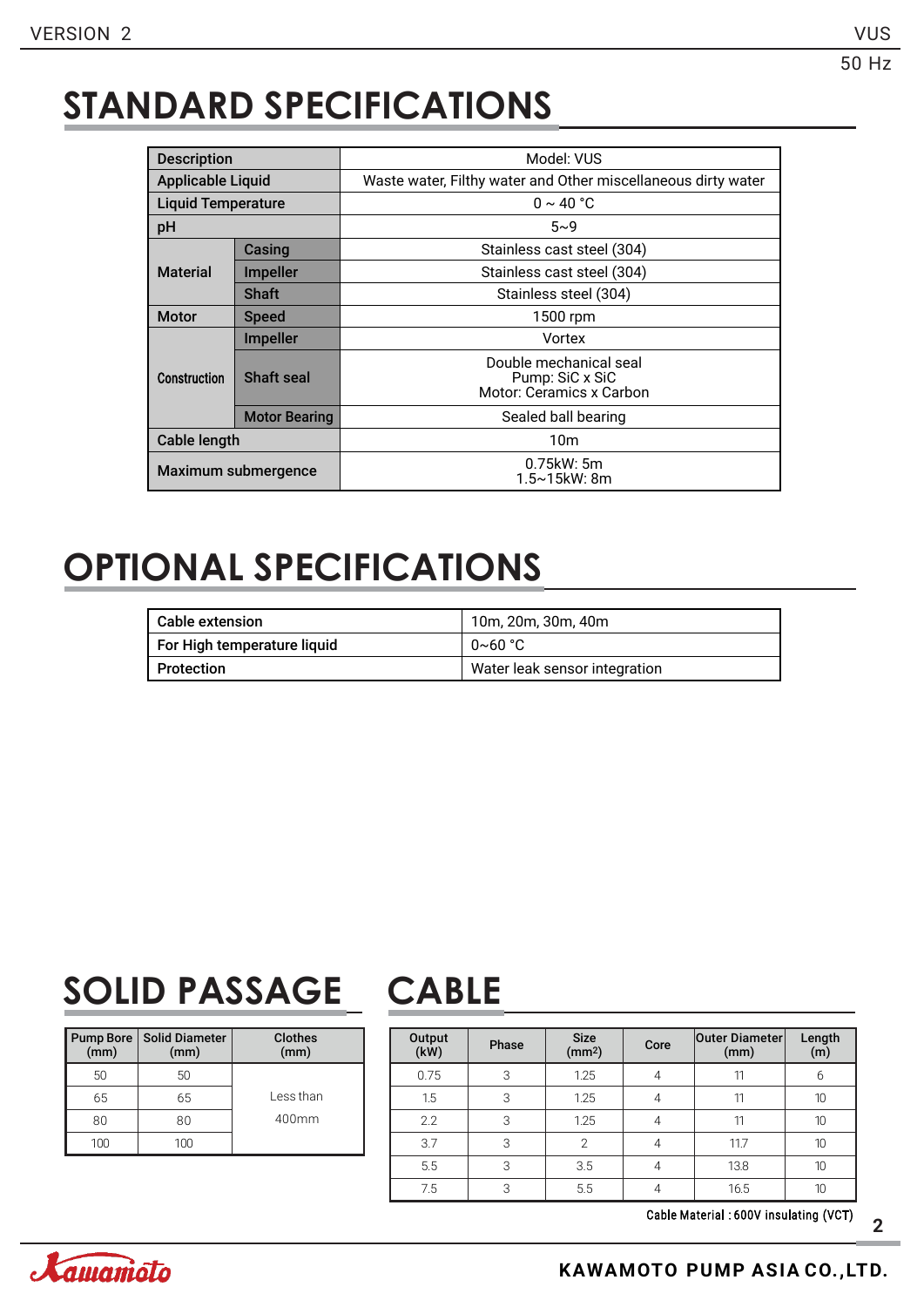### **PERFORMANCE CHART**



Capacity (m<sup>3</sup>/min)

### **MODEL CODE**



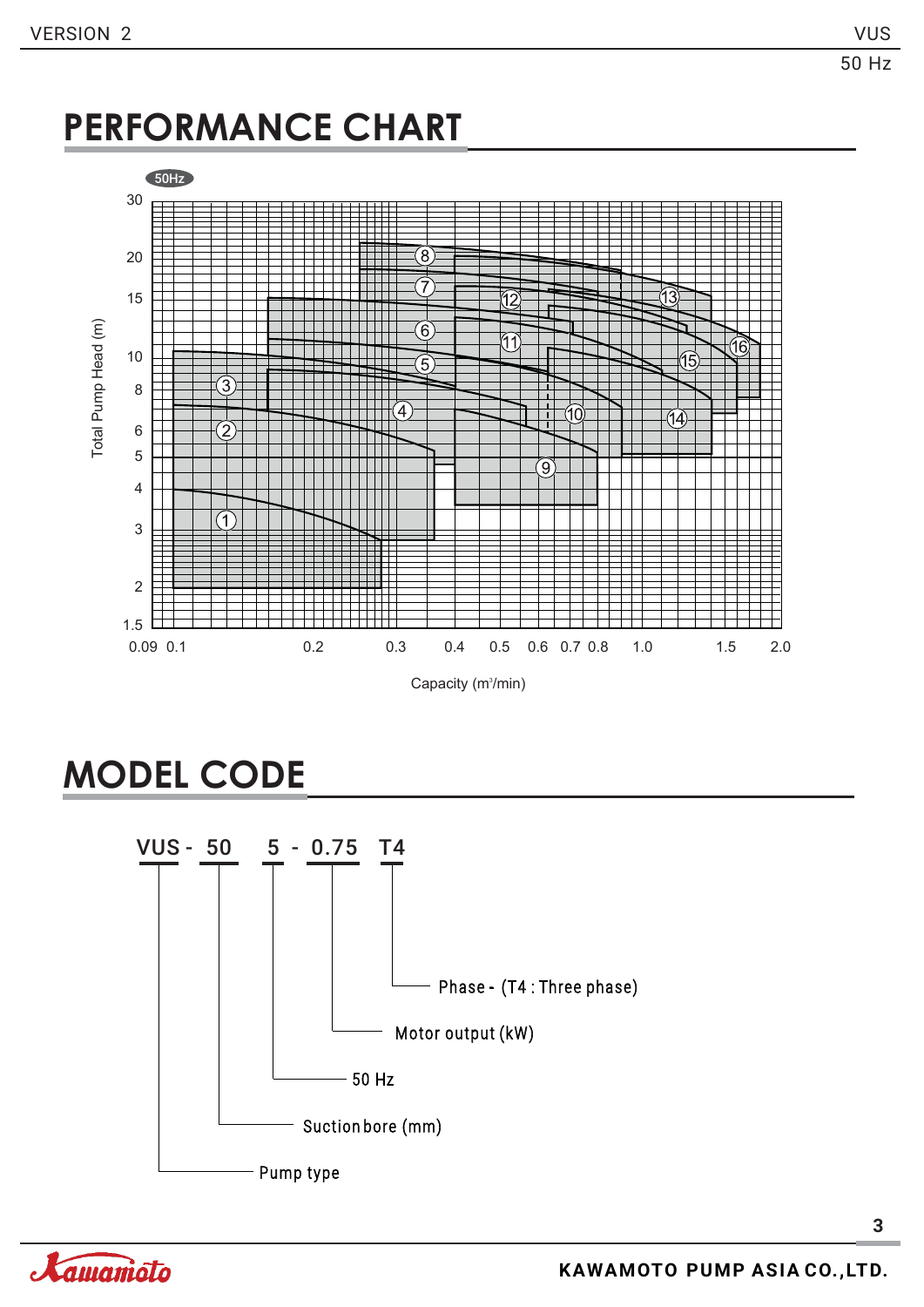### **PUMP DATA - VUS**

|                 | <b>Bore</b> |                | Motor | Performance                       |                          |                                   |                          |  |  |  |  |
|-----------------|-------------|----------------|-------|-----------------------------------|--------------------------|-----------------------------------|--------------------------|--|--|--|--|
| No.             | (mm)        | Model          | (kW)  | Capacity<br>(m <sup>3</sup> /min) | <b>Total Head</b><br>(m) | Capacity<br>(m <sup>3</sup> /min) | <b>Total Head</b><br>(m) |  |  |  |  |
| $\mathbf{1}$    |             | VUS-505-0.4T4  | 0.4   | 0.1                               | 4.0                      | 0.28                              | 2.8                      |  |  |  |  |
| 2               | 50          | VUS-505-0.75T4 | 0.75  | 0.1                               | 7.2                      | 0.36                              | 5.2                      |  |  |  |  |
| 3               |             | VUS-505-1.5T4  | 1.5   | 0.1                               | 10.5                     | 0.4                               | 8.2                      |  |  |  |  |
| 4               |             | VUS-655-1.5T4  | 1.5   | 0.16                              | 9.2                      | 0.56                              | 7.2                      |  |  |  |  |
| 5               |             | VUS-655-2.2T4  | 2.2   | 0.16                              | 11.5                     | 0.63                              | 9.2                      |  |  |  |  |
| 6               | 65          | VUS-655-3.7T4  | 3.7   | 0.16                              | 15.2                     | 0.71                              | 13.0                     |  |  |  |  |
| $\overline{7}$  |             | VUS-655-5.5T4  | 5.5   | 0.25                              | 18.8                     | 0.8                               | 16                       |  |  |  |  |
| 8               |             | VUS-655-7.5T4  | 7.5   | 0.25                              | 22.5                     | 0.9                               | 18.8                     |  |  |  |  |
| 9               |             | VUS-805-1.5T4  | 1.5   | 0.4                               | $\overline{7}$           | 0.8                               | 5.2                      |  |  |  |  |
| 10 <sup>°</sup> |             | VUS-805-2.2T4  | 2.2   | 0.4                               | 10.2                     | 0.9                               | 7.2                      |  |  |  |  |
| 11              | 80          | VUS-805-3.7T4  | 3.7   | 0.4                               | 13.5                     | 1.1                               | 9.2                      |  |  |  |  |
| 12              |             | VUS-805-5.5T4  | 5.5   | 0.4                               | 16.5                     | 1.25                              | 12.5                     |  |  |  |  |
| 13              |             | VUS-805-7.5T4  | 7.5   | 0.4                               | 20.2                     | 1.4                               | 15.5                     |  |  |  |  |
| 14              |             | VUS-1005-3.7T4 | 3.7   | 0.63                              | 10.8                     | 1.4                               | 7.5                      |  |  |  |  |
| 15              | 100         | VUS-1005-5.5T4 | 5.5   | 0.63                              | 14.5                     | 1.6                               | 9.8                      |  |  |  |  |
| 16              |             | VUS-1005-7.5T4 | 7.5   | 0.63                              | 16.2                     | 1.8                               | 11                       |  |  |  |  |

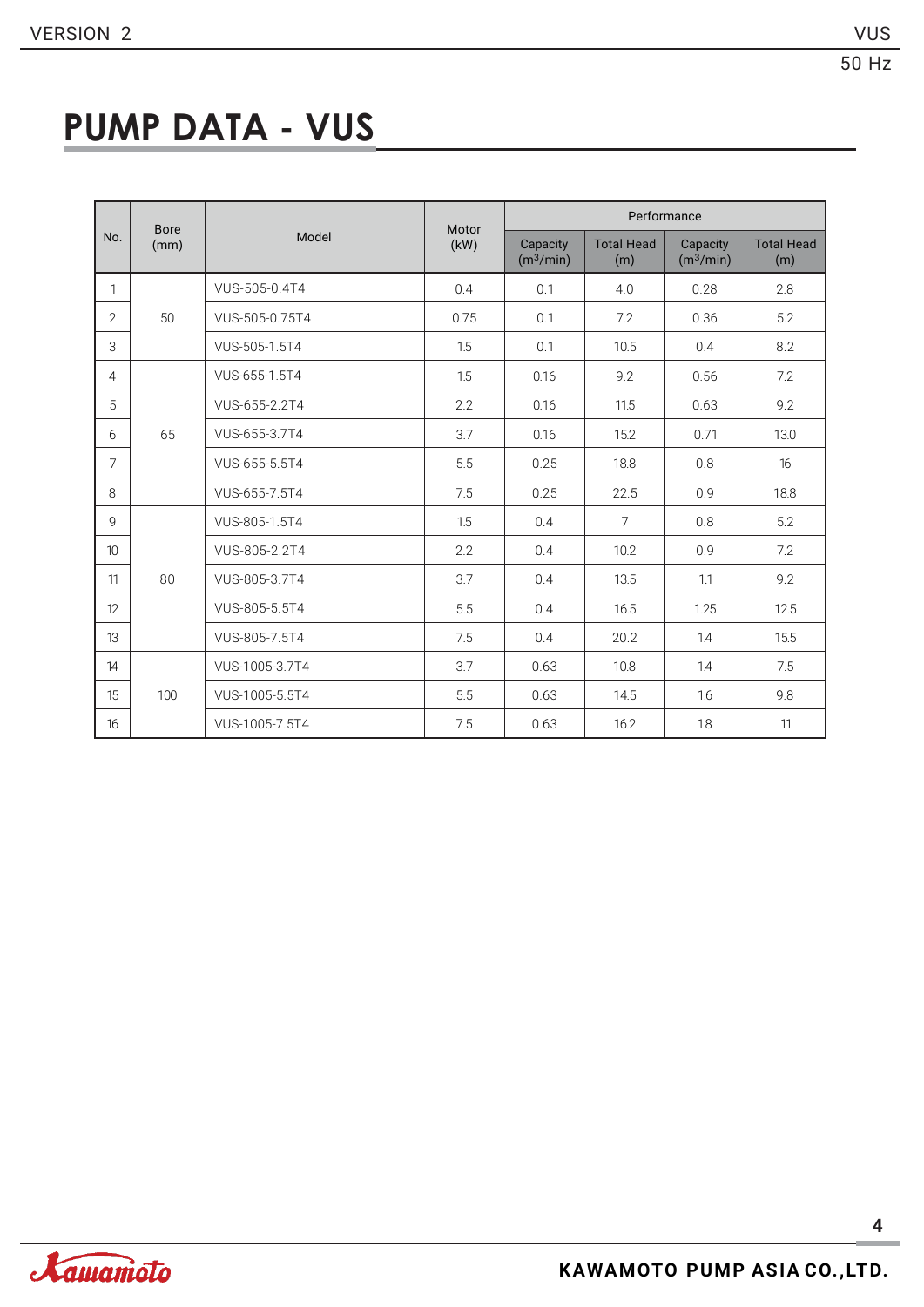### **SECTION VIEW - FLANGE TYPE**







This is special spec

#### Specification

| Item                      | <b>Note</b>                 |
|---------------------------|-----------------------------|
| Contact capacity          | 50VA DC/AC                  |
| Maximum switching voltage | 300V DC/AC                  |
| Maximum switching current | 0.5A DC/AC                  |
| Working contact           | <b>B</b> Contact            |
| Cable                     | VCT 2 x 0.75mm <sup>2</sup> |

| No.            | <b>Part Name</b> | Material                 | No. | <b>Part Name</b>  | Material         |
|----------------|------------------|--------------------------|-----|-------------------|------------------|
| 1              | Motor            |                          | 16  | <b>Bolt</b>       | <b>SUS304</b>    |
| $\overline{2}$ | Mechanical seal  | $\overline{\phantom{a}}$ | 17  | Packing           | Paper            |
| 3              | Screw            | SWRM10                   | 18  | Bend              | SCS13            |
| $\overline{4}$ | Casing cover     | SCS <sub>13</sub>        | 19  | Flange packing    | Rubber           |
| 5              | 0-Ring           | Rubber                   | 20  | Flange            | SCS13            |
| 6              | Spring washer    | <b>SUS304</b>            | 21  | Packing           | Rubber           |
| 7              | <b>Bolt</b>      | <b>SUS304</b>            | 22  | Clamp             | <b>SUS304</b>    |
| 8              | Impeller         | SCS13                    | 23  | Bolt              | <b>SUS304</b>    |
| 9              | Plane washer     | <b>SUS304</b>            | 24  | <b>Nut</b>        | <b>SUS304</b>    |
| 10             | Spring washer    | <b>SUS304</b>            | 25  | Nameplate         | <b>SUS304-CP</b> |
| 11             | <b>Nut</b>       | <b>SUS304</b>            | 26  | Cable             | <b>VCT</b>       |
| 12             | Turbine oil      |                          | 27  | Water leak sensor |                  |
| 13             | Plug             | SCS <sub>13</sub>        | 28  | Cable             | <b>VCT</b>       |
| 14             | Casing           | SCS13                    | 29  | Case              | SCS13            |
| 15             | Spring washer    | <b>SUS304</b>            |     |                   |                  |

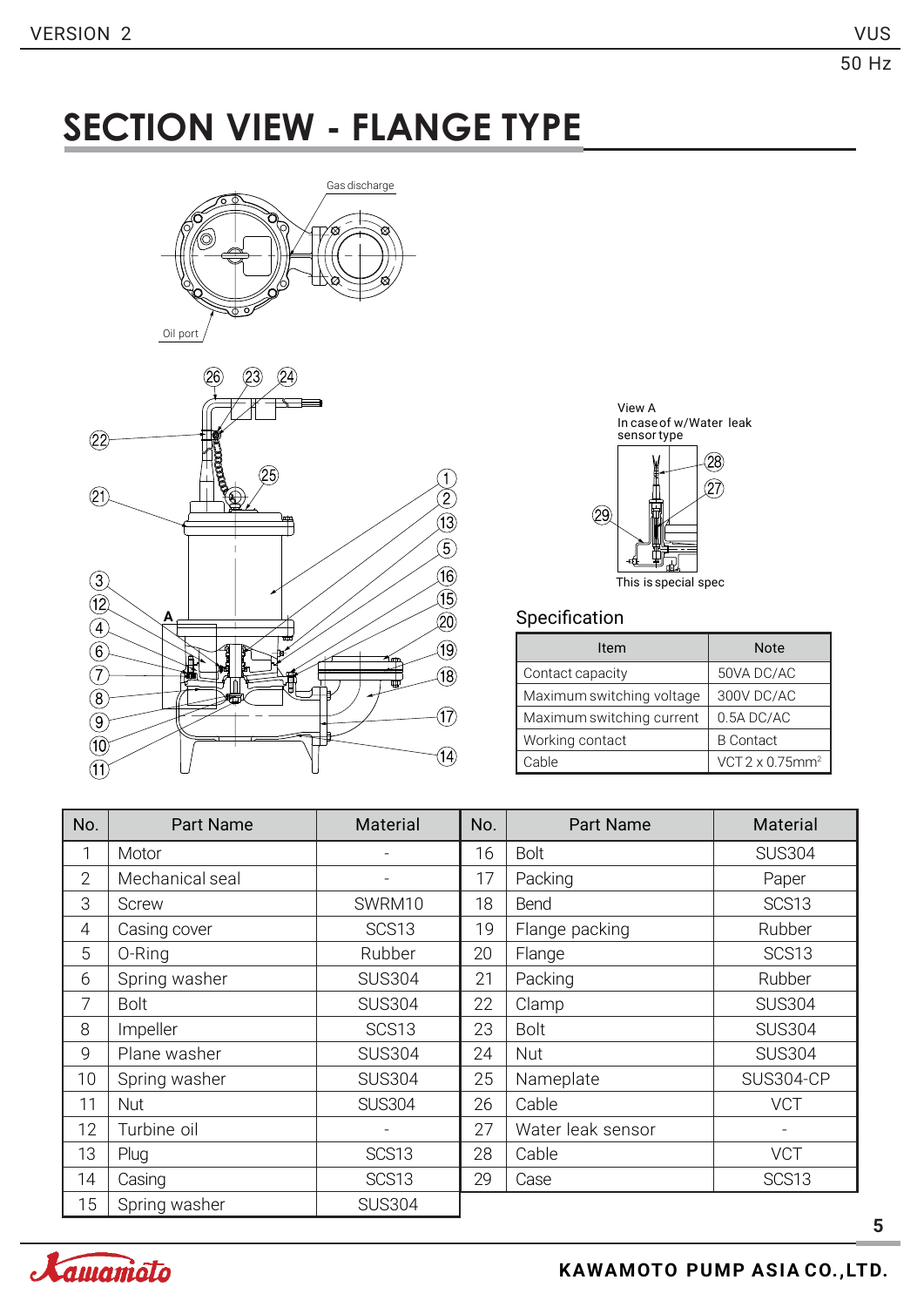### **SECTION VIEW - WITH Q.D.C TYPE**



| No.            | Part name                         | Material                    | <b>Note</b> |
|----------------|-----------------------------------|-----------------------------|-------------|
| 1              | Motor                             |                             |             |
| $\overline{2}$ | Casing                            | SCS13                       |             |
| 3              | Casing cover                      | SCS13                       |             |
| 4              | Impeller                          | <b>SCS13</b>                |             |
| 5              | Pipe                              | <b>SUS304-TP</b>            |             |
| 6              | Connecting pipe                   | <b>SCS13</b>                |             |
| $\overline{7}$ | Connecting bend<br>with baseplate | SCS <sub>13</sub>           |             |
| 8              | Flange                            | SCS <sub>13</sub>           |             |
| 9              | Plug                              | SCS <sub>13</sub>           |             |
| 10             | Mechanical seal                   |                             |             |
| 11             | 0-Ring                            | Rubber                      |             |
| 12             | Flange packing                    | Rubber                      |             |
| 13             | Flange packing                    | Paper                       |             |
| 14             | <b>Screw</b>                      | SWRM10                      |             |
| 15             | Nut                               | <b>SUS304</b>               |             |
| 16             | Plane washer                      | <b>SUS304</b>               |             |
| 17             | Spring washer                     | <b>SUS304</b>               |             |
| 18             | Supporter                         | <b>SUS304-TP</b>            |             |
| 19             | Cushion                           | Rubber                      |             |
| 20             | Chain                             | Stainless steel<br>(SUS304) |             |
| 21             | Shackle                           | Stainless steel<br>(SUS304) |             |
| 22             | Turbine oil                       | <b>VG32</b>                 |             |

\* Shaft : SUS304

### **FLANGE DIMENSION**



|                  |                  |     |     |    |   | Unit:mm     |
|------------------|------------------|-----|-----|----|---|-------------|
| <b>Bore</b><br>a | d                | C   | D   | t  | n | h<br>(Bolt) |
| 50               | Rc <sub>2</sub>  | 120 | 155 | 14 | 4 | 19(M16)     |
| 65               | $Rc2\frac{1}{2}$ | 140 | 175 | 16 | 4 | 19(M16)     |
| 80               | Rc3              | 150 | 185 | 16 | 8 | 19(M16)     |
| 100              | Rc4              | 175 | 210 | 16 | 8 | 19(M16)     |

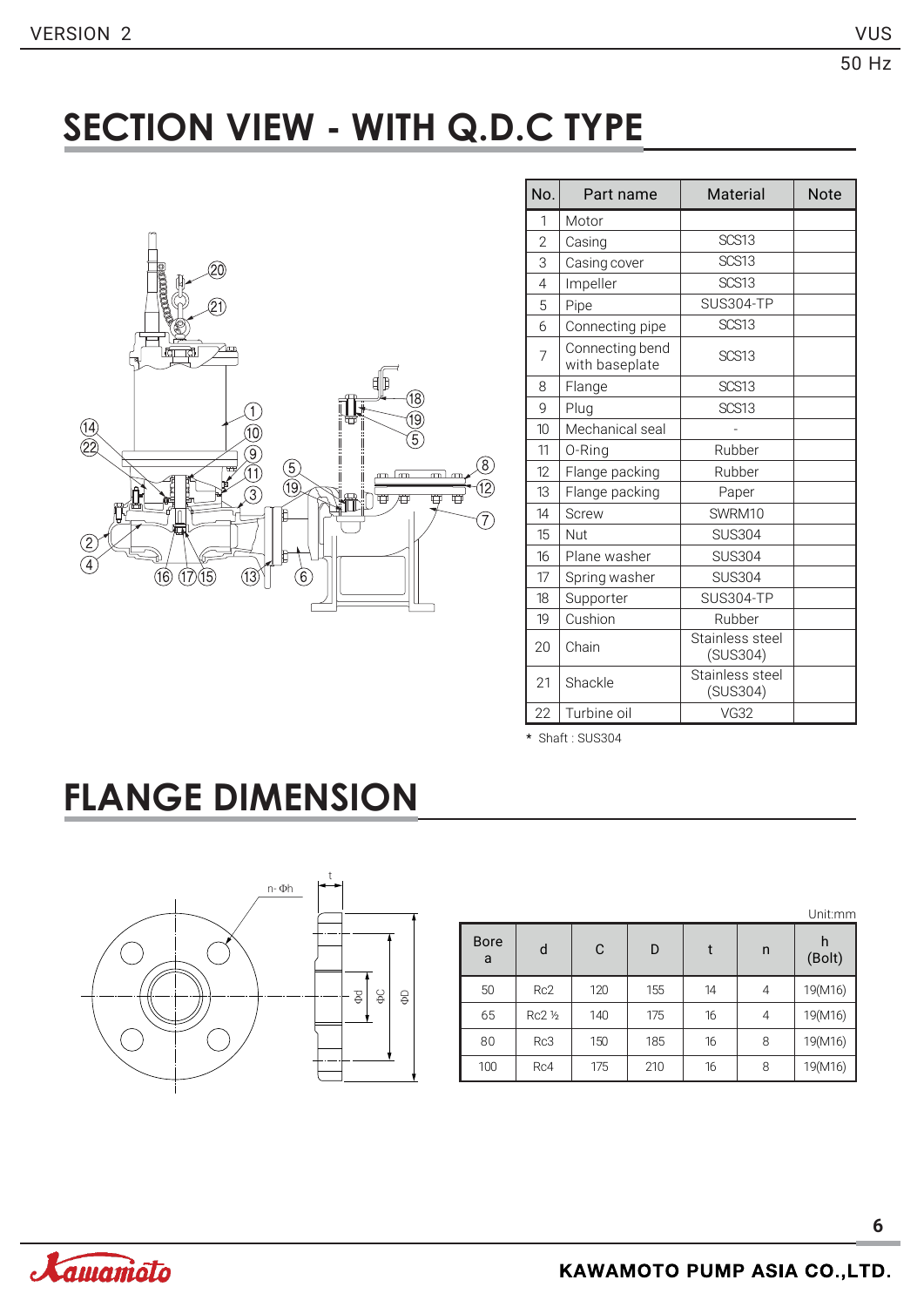### **PUMP DIMENSION - WITH FLANGE TYPE**



Unit : mm

| <b>Discharge</b><br><b>Bore</b> | Model          | Motor<br>(kW) |     |           |           | <b>Pump Combination</b> | Water Level    |                | Other     | Weight<br>(kg) |                |              |           |           |
|---------------------------------|----------------|---------------|-----|-----------|-----------|-------------------------|----------------|----------------|-----------|----------------|----------------|--------------|-----------|-----------|
| (mm)                            |                |               | PH  | <b>DH</b> | <b>BW</b> | W                       | W <sub>1</sub> | W <sub>2</sub> | <b>DC</b> | U <sub>1</sub> | U <sub>2</sub> | $\mathsf{R}$ | <b>PG</b> | <b>TG</b> |
|                                 | VUS-505-0.4T4  | 0.4           | 503 | 198       | 189       | 377                     | 104            | 232            | 195       | 190            | 345            | 25           | 33        | 39        |
| 50                              | VUS-505-0.75T4 | 0.75          | 503 | 198       | 189       | 377                     | 104            | 232            | 195       | 190            | 345            | 25           | 33        | 39        |
|                                 | VUS-505-1.5T4  | 1.5           | 543 | 198       | 223       | 416                     | 122            | 262            | 215       | 190            | 385            | 25           | 41        | 47        |
|                                 | VUS-655-1.5T4  | 1.5           | 580 | 231       | 239       | 456                     | 122            | 262            | 245       | 230            | 425            | 25           | 44        | 53        |
|                                 | VUS-655-2.2T4  | 2.2           | 669 | 231       | 239       | 456                     | 122            | 262            | 245       | 235            | 485            | 30           | 53        | 62        |
| 65                              | VUS-655-3.7T4  | 3.7           | 669 | 231       | 277       | 500                     | 147            | 302            | 265       | 235            | 485            | 30           | 64        | 73        |
|                                 | VUS-655-5.5T4  | 5.5           | 681 | 231       | 371       | 548                     | 165            | 332            | 295       | 240            | 590            | 30           | 96        | 106       |
|                                 | VUS-655-7.5T4  | 7.5           | 681 | 231       | 371       | 548                     | 165            | 332            | 295       | 240            | 590            | 30           | 104       | 114       |
|                                 | VUS-805-1.5T4  | 1.5           | 617 | 262       | 246       | 451                     | 109            | 232            | 250       | 255            | 450            | 25           | 40        | 52        |
|                                 | VUS-805-2.2T4  | 2.2           | 698 | 262       | 286       | 495                     | 132            | 267            | 270       | 260            | 510            | 30           | 52        | 64        |
| 80                              | VUS-805-3.7T4  | 3.7           | 698 | 262       | 286       | 495                     | 132            | 267            | 270       | 260            | 510            | 30           | 58        | 70        |
|                                 | VUS-805-5.5T4  | 5.5           | 710 | 262       | 341       | 551                     | 148            | 304            | 310       | 270            | 615            | 30           | 93        | 105       |
|                                 | VUS-805-7.5T4  | 7.5           | 710 | 262       | 381       | 589                     | 166            | 336            | 330       | 270            | 615            | 30           | 105       | 117       |
|                                 | VUS-1005-3.7T4 | 3.7           | 737 | 299       | 316       | 527                     | 132            | 266            | 290       | 300            | 550            | 30           | 62        | 74        |
| 100                             | VUS-1005-5.5T4 | 5.5           | 749 | 301       | 351       | 570                     | 155            | 311            | 310       | 310            | 655            | 30           | 97        | 109       |
|                                 | VUS-1005-7.5T4 | 7.5           | 749 | 301       | 351       | 570                     | 155            | 311            | 310       | 310            | 655            | 30           | 105       | 117       |

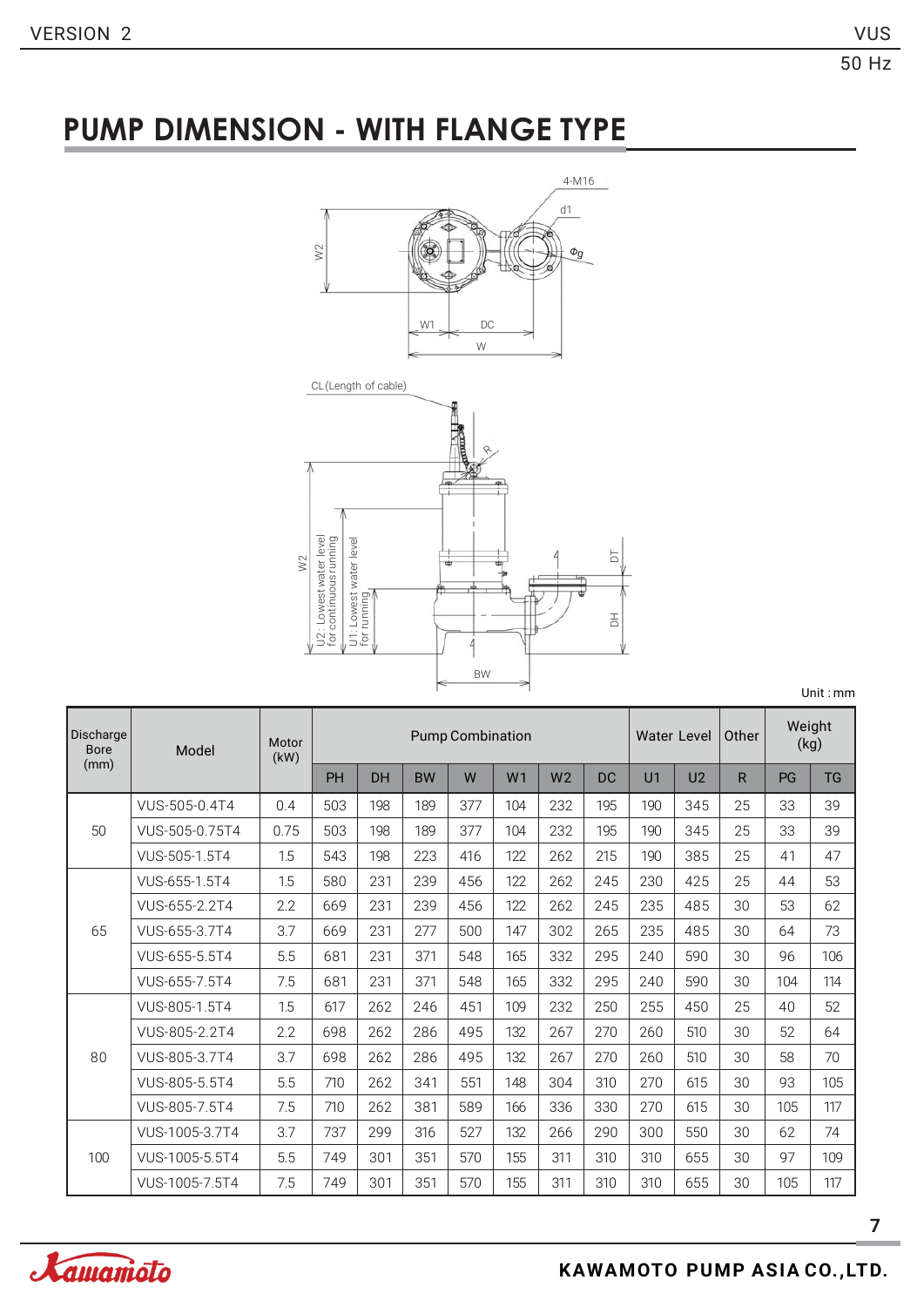### **PUMP DIMENSION - WITH Q.D.C TYPE**



Unit : mm

| Discharge<br><b>Bore</b> | Model          | Motor<br>(kW) | Pump |                |                | Combination |           |     |     | Water<br>Level |                | Other        | Weight<br>(kg) |           | Recommended<br>Foundation |
|--------------------------|----------------|---------------|------|----------------|----------------|-------------|-----------|-----|-----|----------------|----------------|--------------|----------------|-----------|---------------------------|
| (mm)                     |                |               | W    | W <sub>1</sub> | W <sub>2</sub> | PH          | <b>SH</b> | DC  | TL  | U1             | U <sub>2</sub> | $\mathsf{R}$ | PG             | <b>TG</b> | <b>Bolt</b>               |
|                          | VUS-505-0.4T4  | 0.4           | 405  | 104            | 232            | 530         | 27        | 395 | 577 | 220            | 375            | 25           | 33             | 51        | M12x160                   |
| 50                       | VUS-505-0.75T4 | 0.75          | 405  | 104            | 232            | 530         | 27        | 395 | 577 | 220            | 375            | 25           | 33             | 51        | M12x160                   |
|                          | VUS-505-1.5T4  | 1.5           | 444  | 123            | 262            | 570         | 27        | 415 | 615 | 220            | 415            | 25           | 41             | 59        | M12x160                   |
|                          | VUS-655-1.5T4  | 1.5           | 489  | 123            | 262            | 609         | 29        | 465 | 676 | 255            | 450            | 25           | 44             | 67        | M16x200                   |
|                          | VUS-655-2.2T4  | 2.2           | 489  | 123            | 262            | 698         | 29        | 465 | 676 | 260            | 510            | 30           | 53             | 76        | M16x200                   |
| 65                       | VUS-655-3.7T4  | 3.7           | 533  | 147            | 302            | 698         | 29        | 485 | 718 | 260            | 510            | 30           | 64             | 87        | M16x200                   |
|                          | VUS-655-5.5T4  | 5.5           | 581  | 165            | 332            | 710         | 29        | 515 | 767 | 270            | 615            | 30           | 96             | 119       | M16x200                   |
|                          | VUS-655-7.5T4  | 7.5           | 581  | 165            | 332            | 710         | 29        | 515 | 767 | 270            | 615            | 30           | 104            | 127       | M16x200                   |
|                          | VUS-805-1.5T4  | 1.5           | 455  | 109            | 232            | 643         | 33        | 465 | 666 | 290            | 485            | 25           | 40             | 71        | M16x200                   |
|                          | VUS-805-2.2T4  | 2.2           | 498  | 132            | 267            | 731         | 33        | 485 | 711 | 295            | 545            | 30           | 52             | 83        | M16x200                   |
| 80                       | VUS-805-3.7T4  | 3.7           | 498  | 132            | 267            | 731         | 33        | 485 | 711 | 295            | 545            | 30           | 58             | 89        | M16x200                   |
|                          | VUS-805-5.5T4  | 5.5           | 554  | 148            | 304            | 743         | 33        | 525 | 766 | 300            | 650            | 30           | 93             | 124       | M16x200                   |
|                          | VUS-805-7.5T4  | 7.5           | 592  | 166            | 336            | 743         | 33        | 545 | 804 | 300            | 650            | 30           | 105            | 136       | M16x200                   |
|                          | VUS-1005-3.7T4 | 3.7           | 545  | 131            | 266            | 766         | 29        | 555 | 791 | 330            | 580            | 30           | 62             | 106       | M20x250                   |
| 100                      | VUS-1005-5.5T4 | 5.5           | 589  | 155            | 311            | 778         | 29        | 575 | 835 | 335            | 685            | 30           | 97             | 141       | M20x250                   |
|                          | VUS-1005-7.5T4 | 7.5           | 589  | 155            | 311            | 778         | 29        | 575 | 835 | 335            | 685            | 30           | 105            | 149       | M20x250                   |

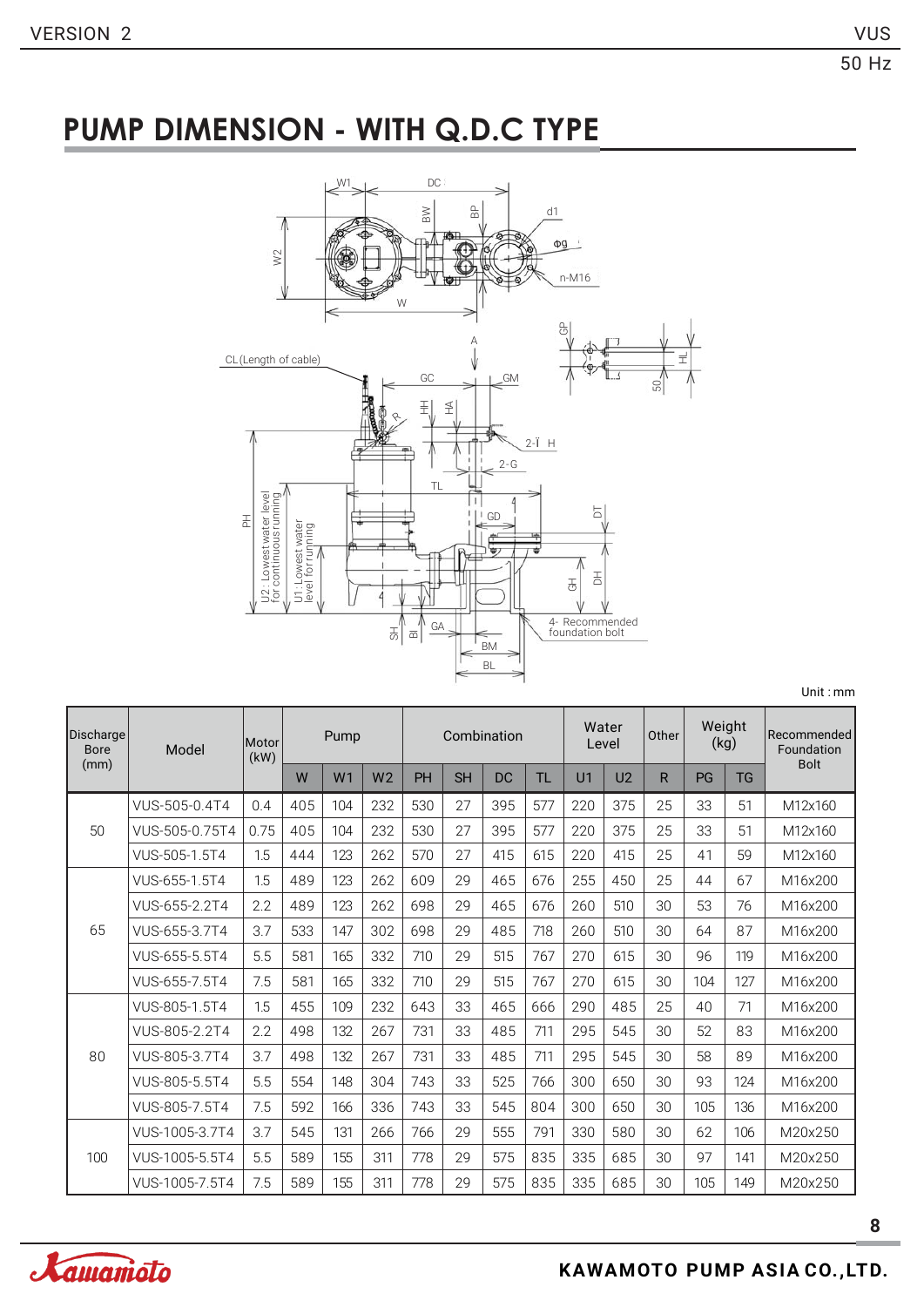#### **MODEL : VUS-505-0.4T4**

#### **PERFORMANCE CURVES**



**9**

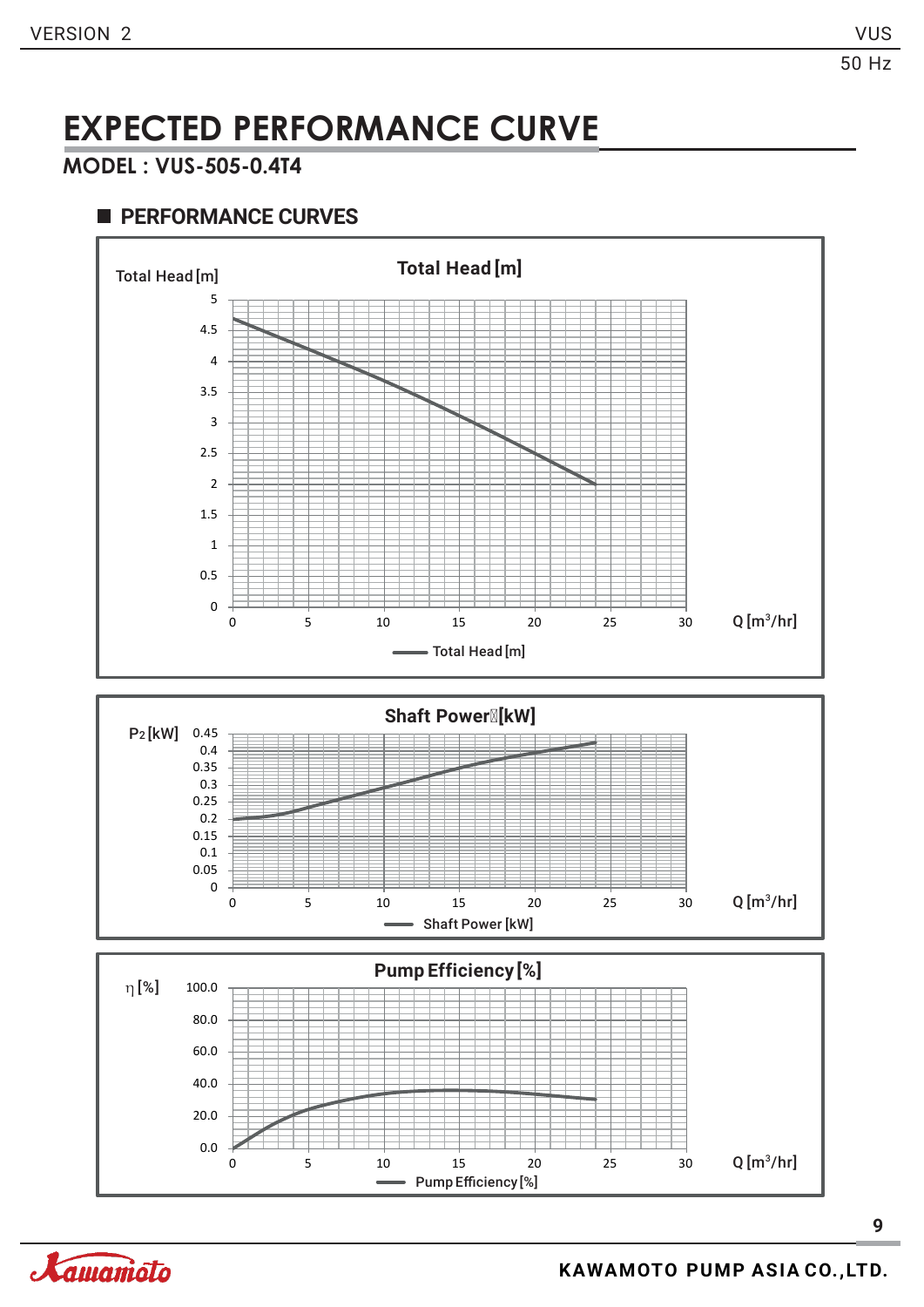#### **MODEL : VUS-505-0.75T4**



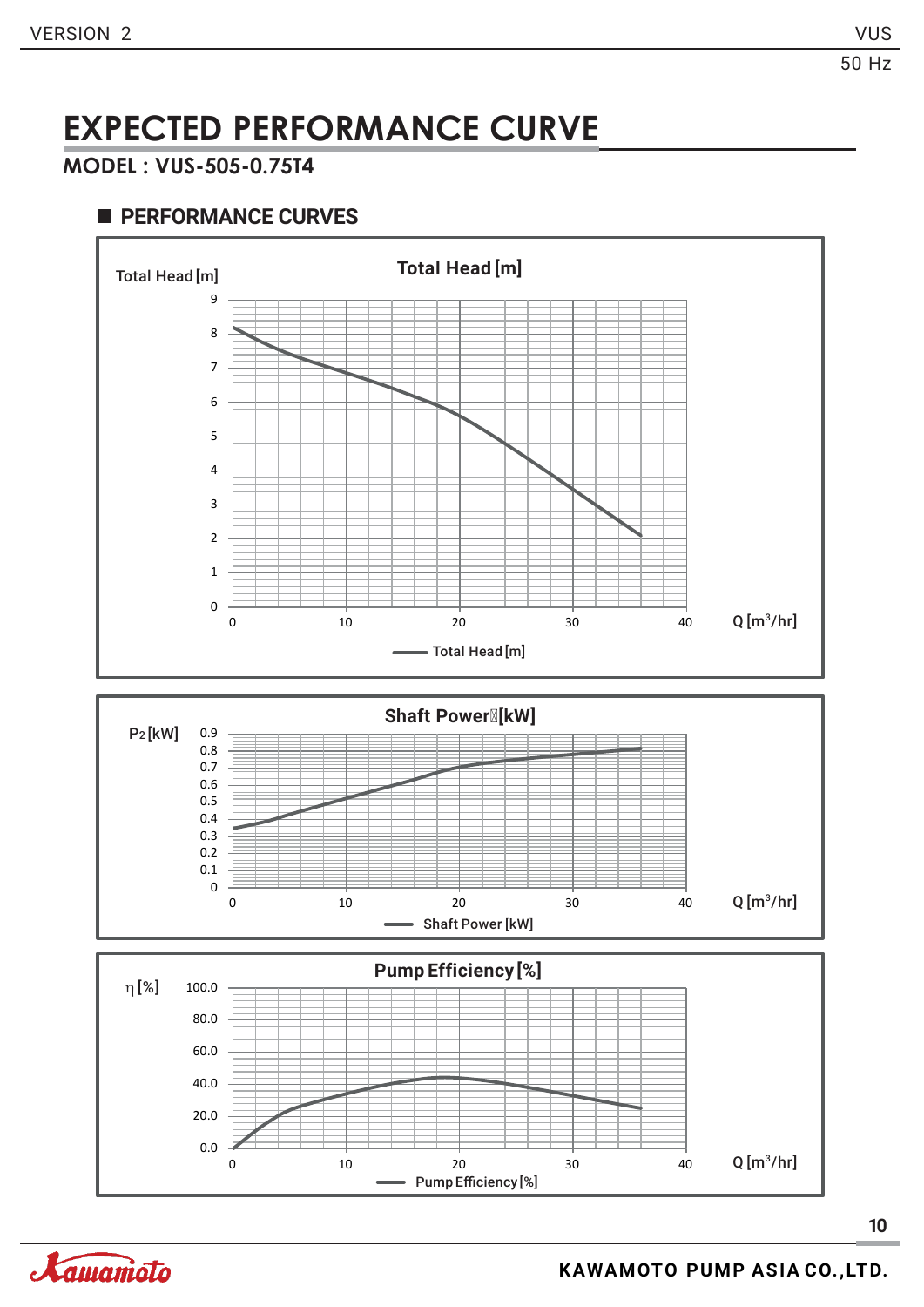### **MODEL : VUS-505-1.5T4**



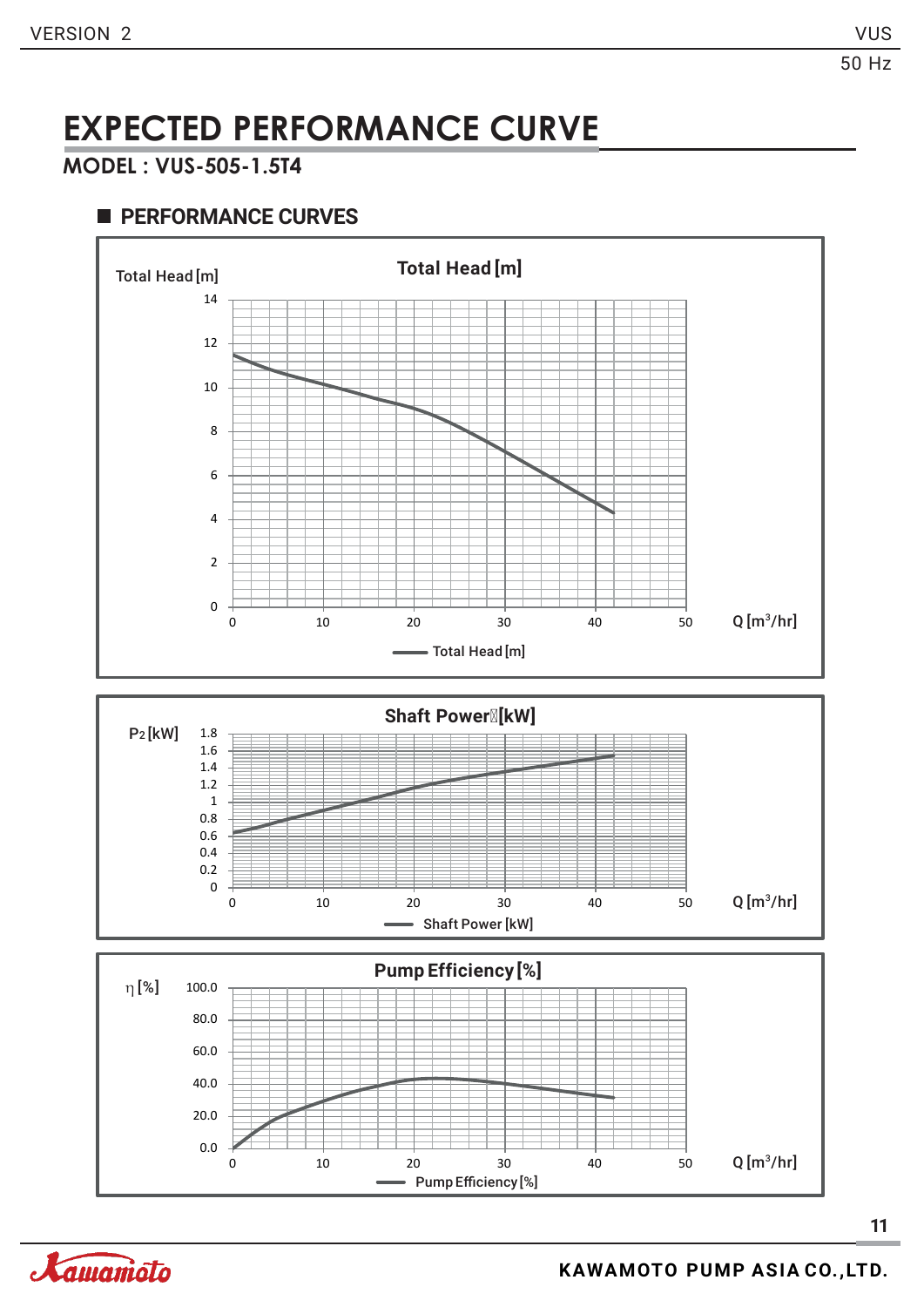### **MODEL : VUS-655-1.5T4**



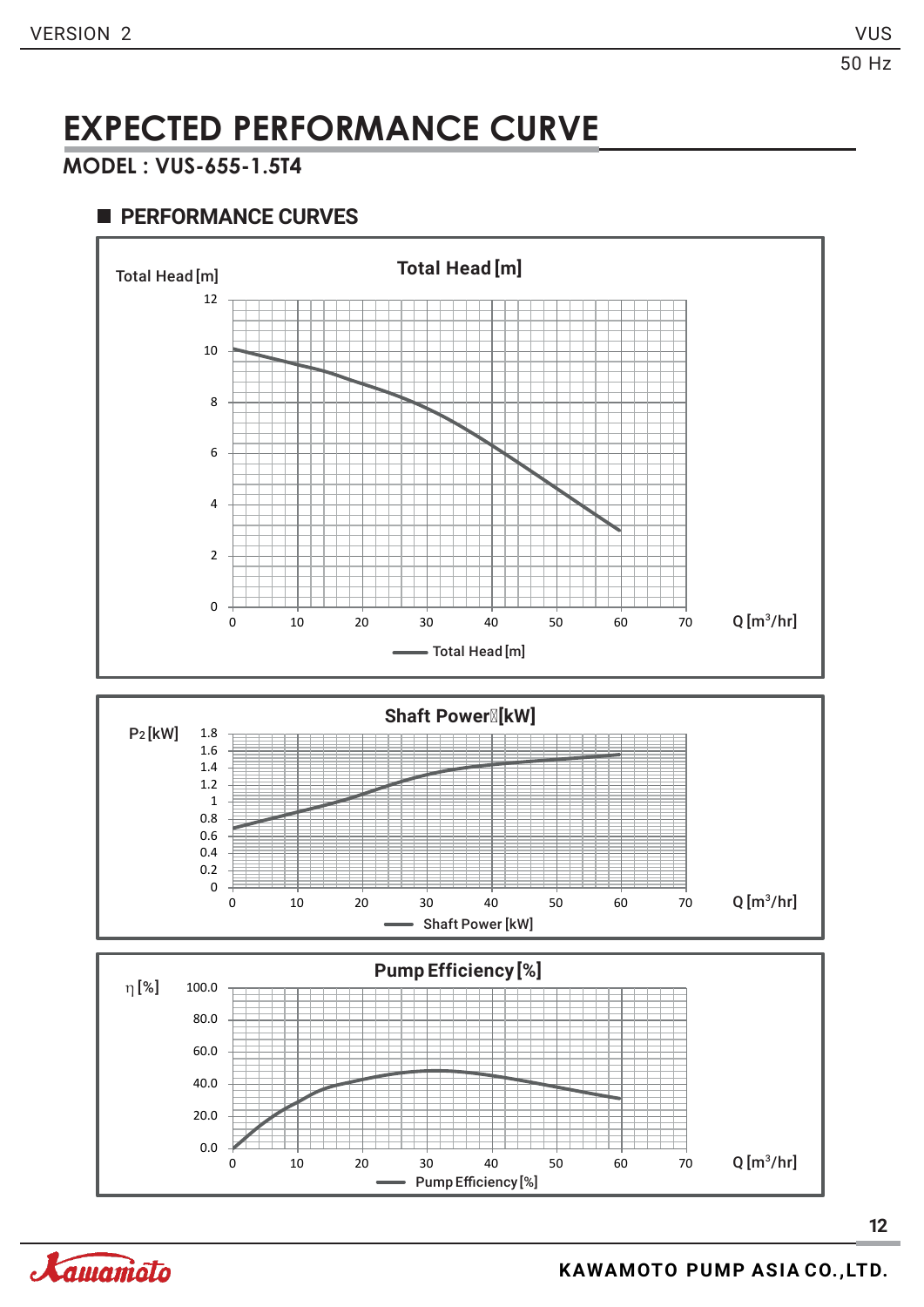### **MODEL : VUS-655-2.2T4**



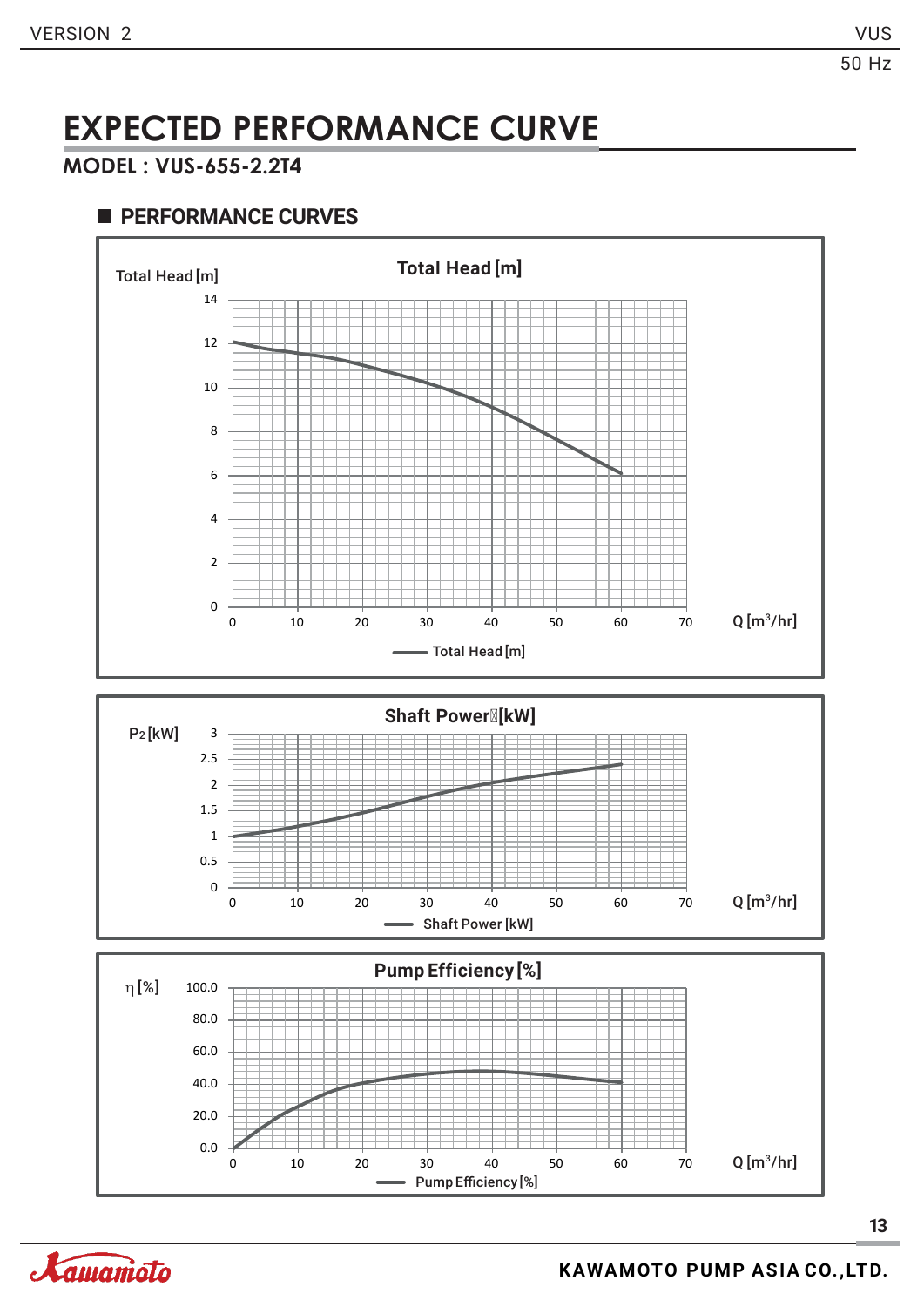### **MODEL : VUS-655-3.7T4**



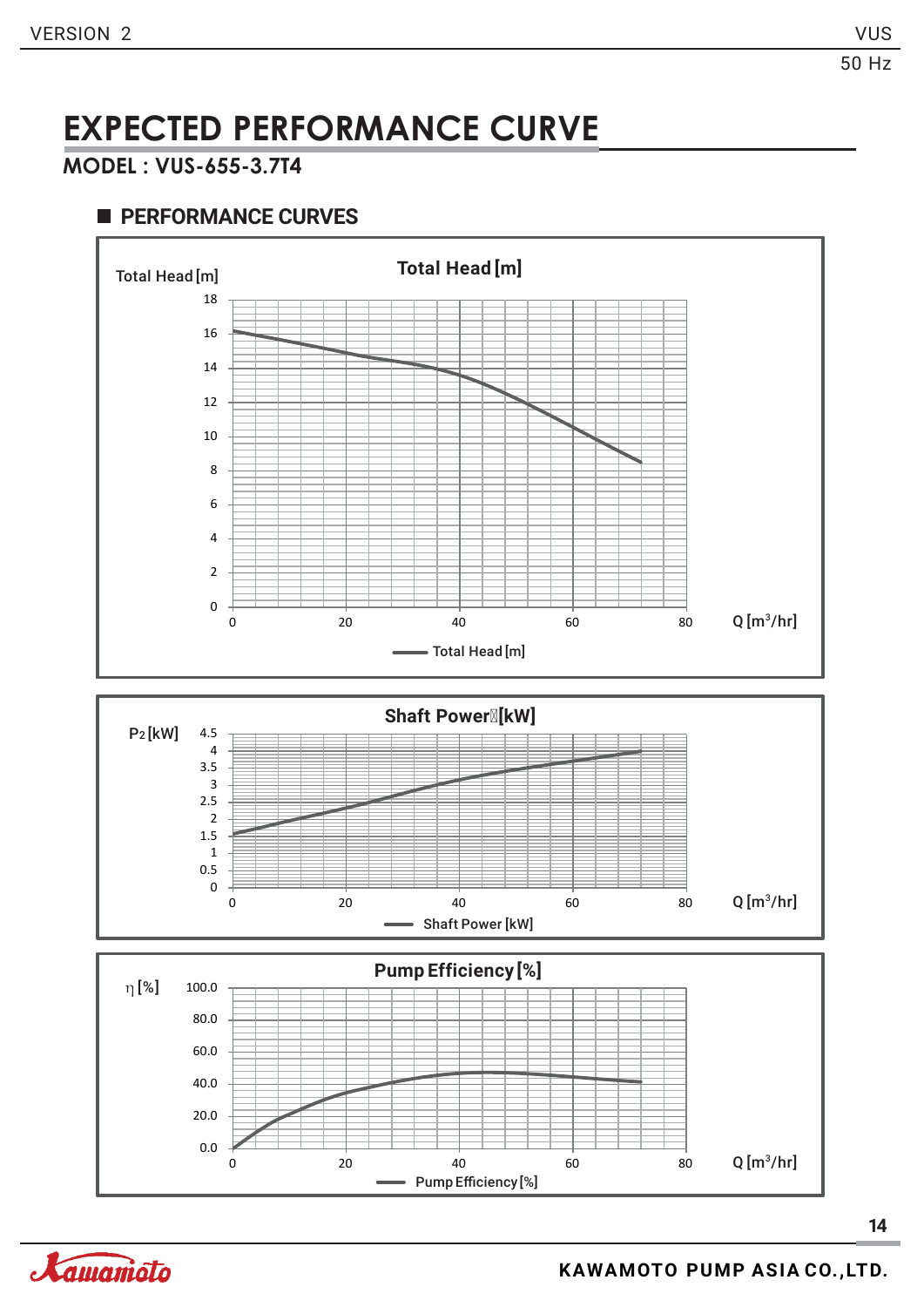#### **MODEL : VUS-655-5.5T4**



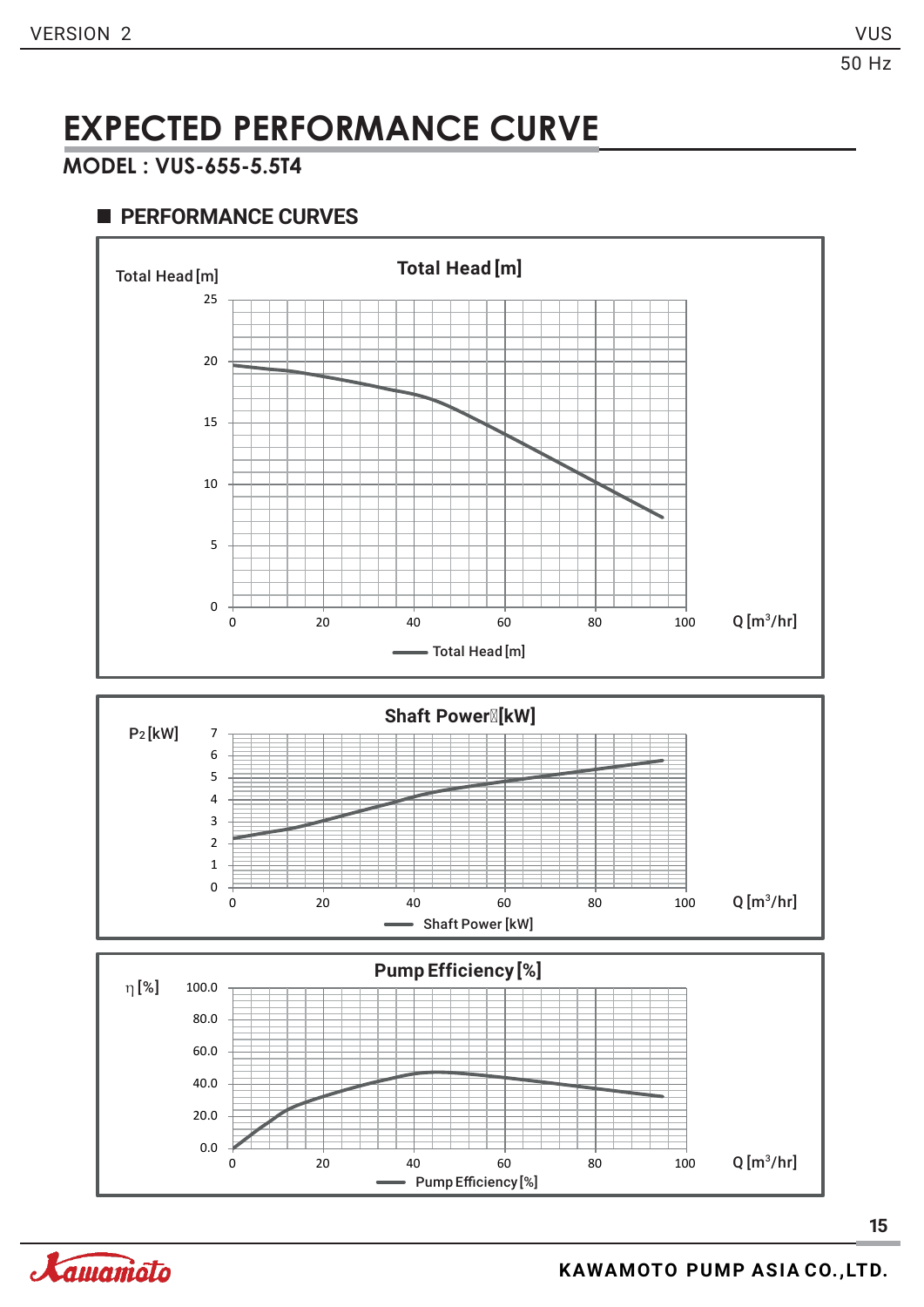### **MODEL : VUS-655-7.5T4**



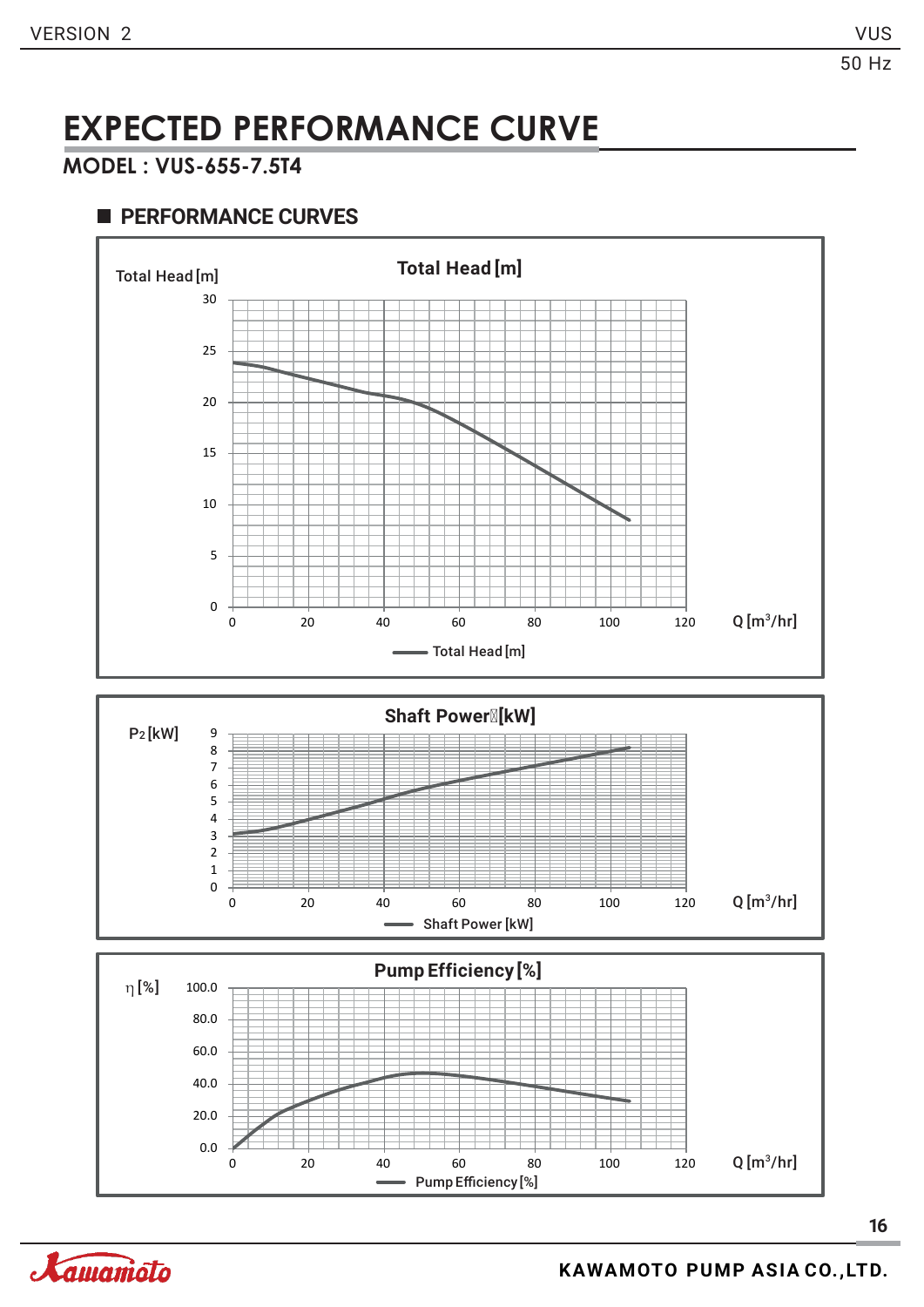### **MODEL : VUS-805-1.5T4**



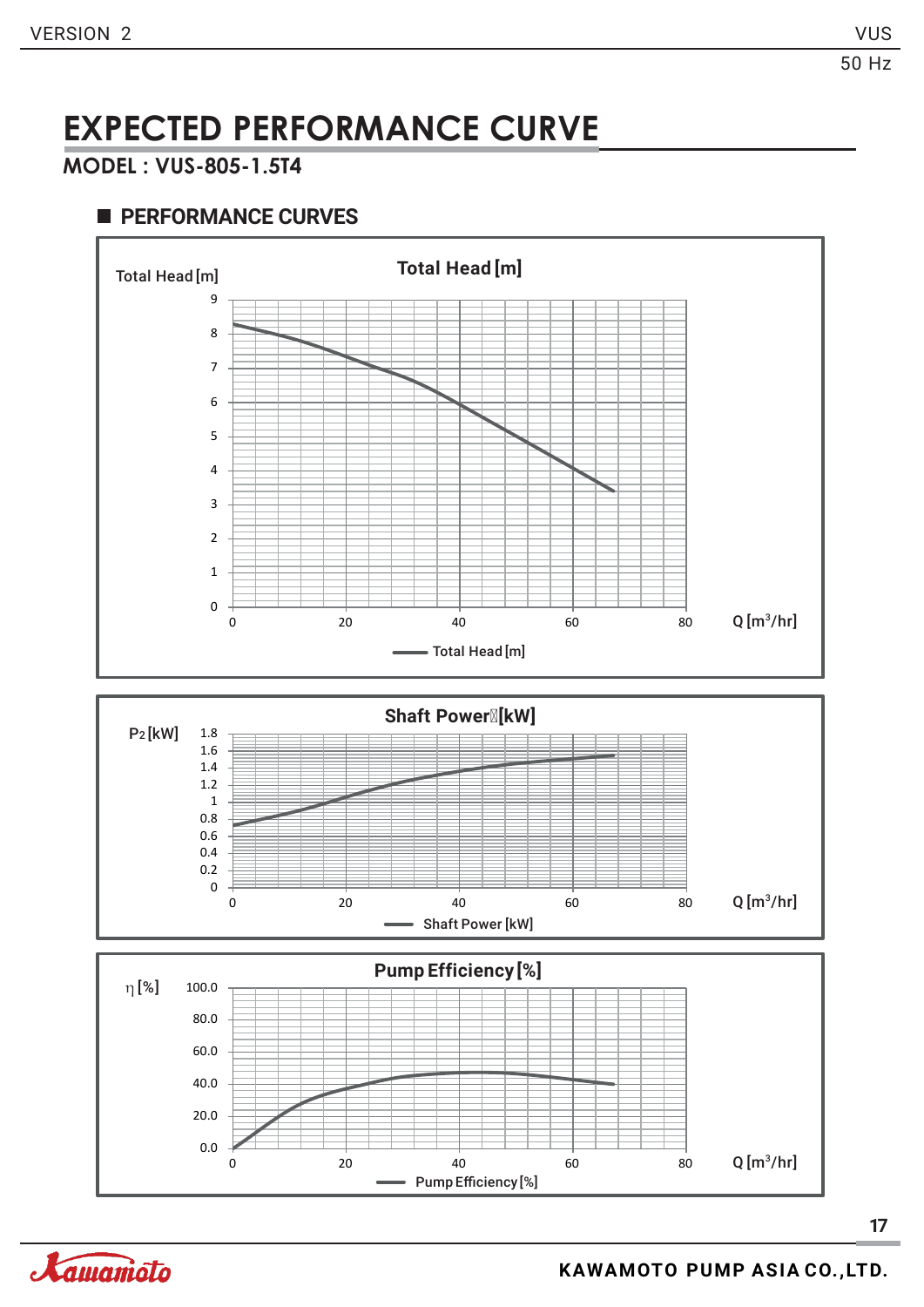#### **MODEL : VUS-805-2.2T4**

#### **PERFORMANCE CURVES**







**18**

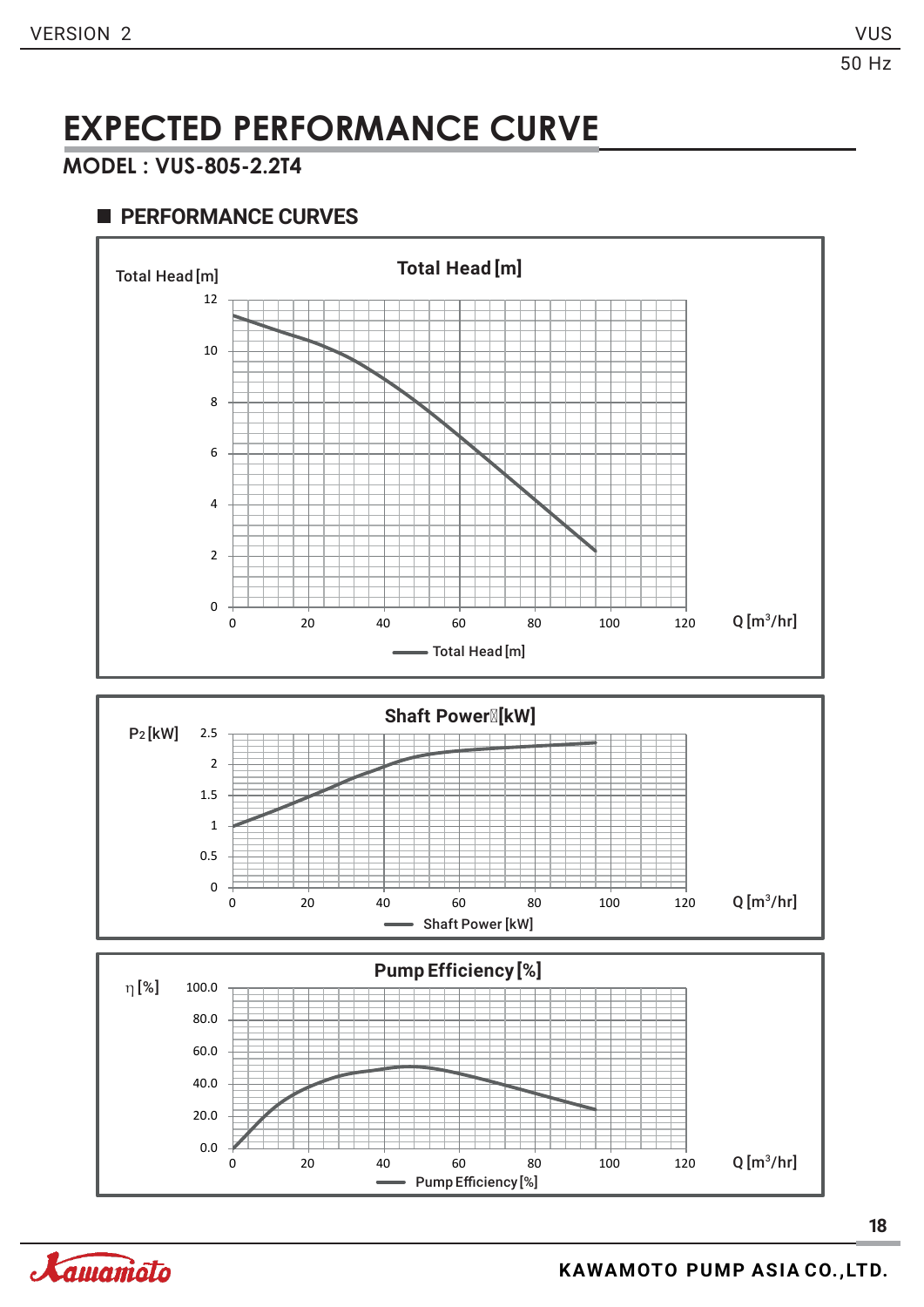### **MODEL : VUS-805-3.7T4**



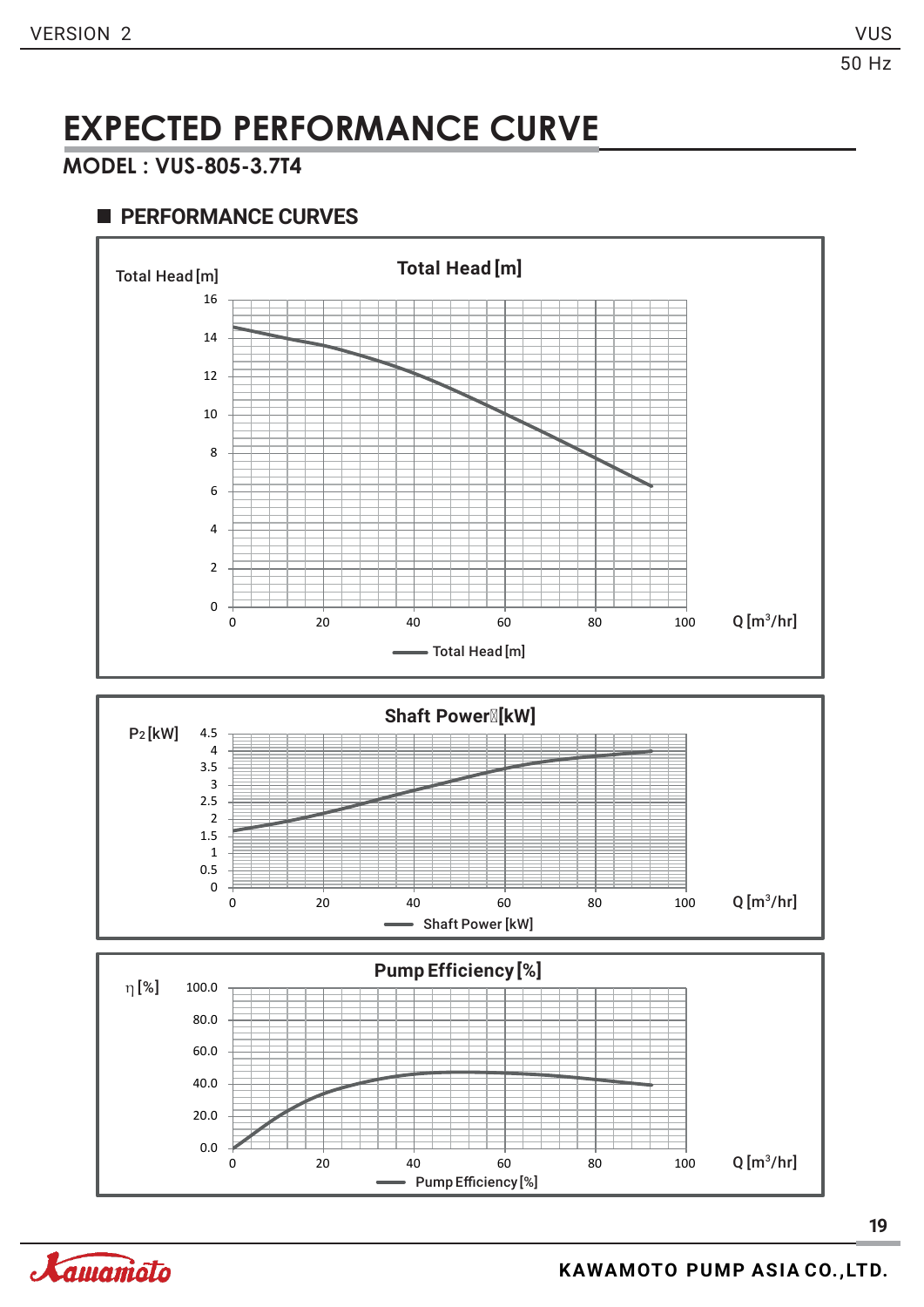#### **MODEL : VUS-805-5.5T4**



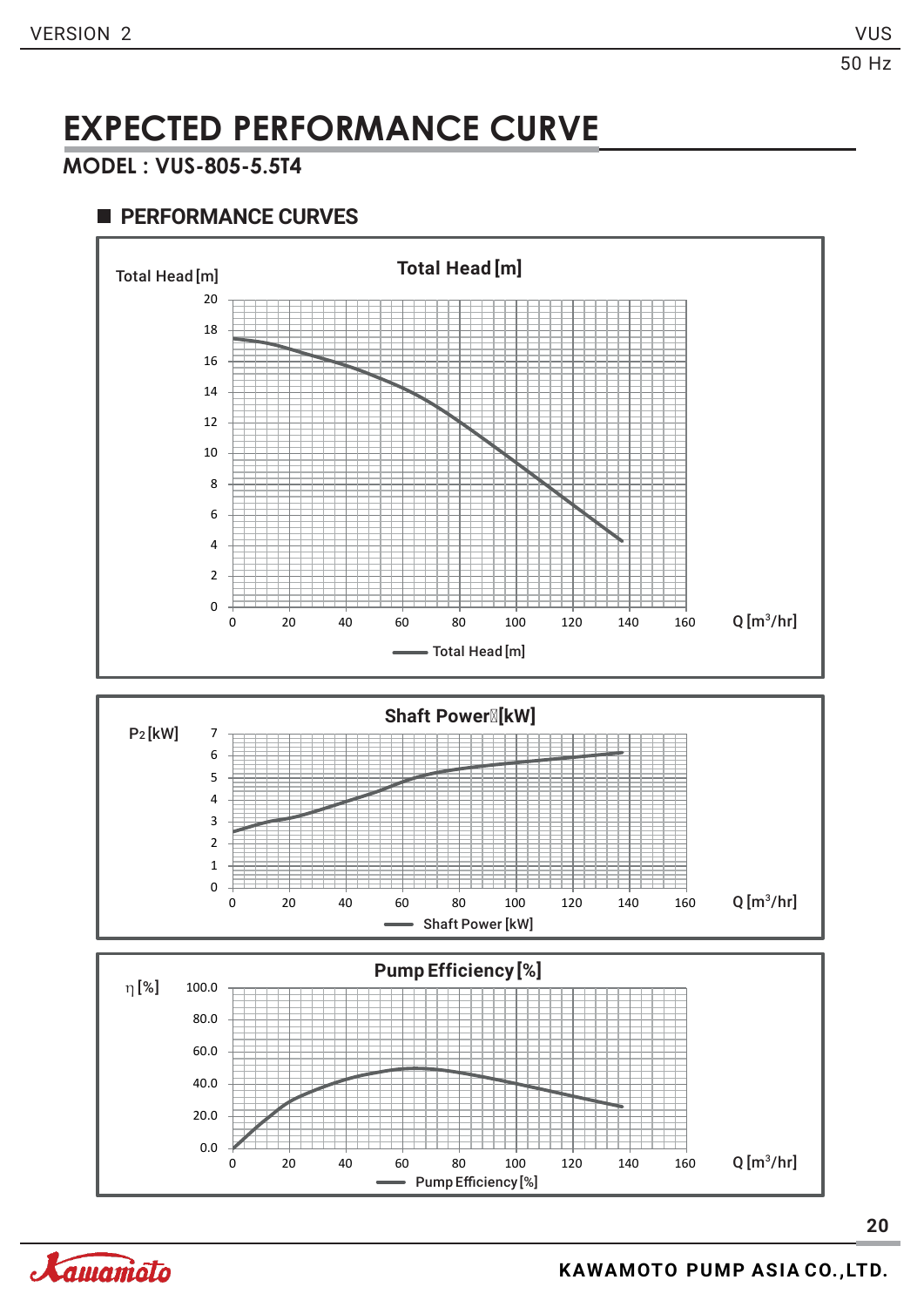#### **MODEL : VUS-805-7.5T4**



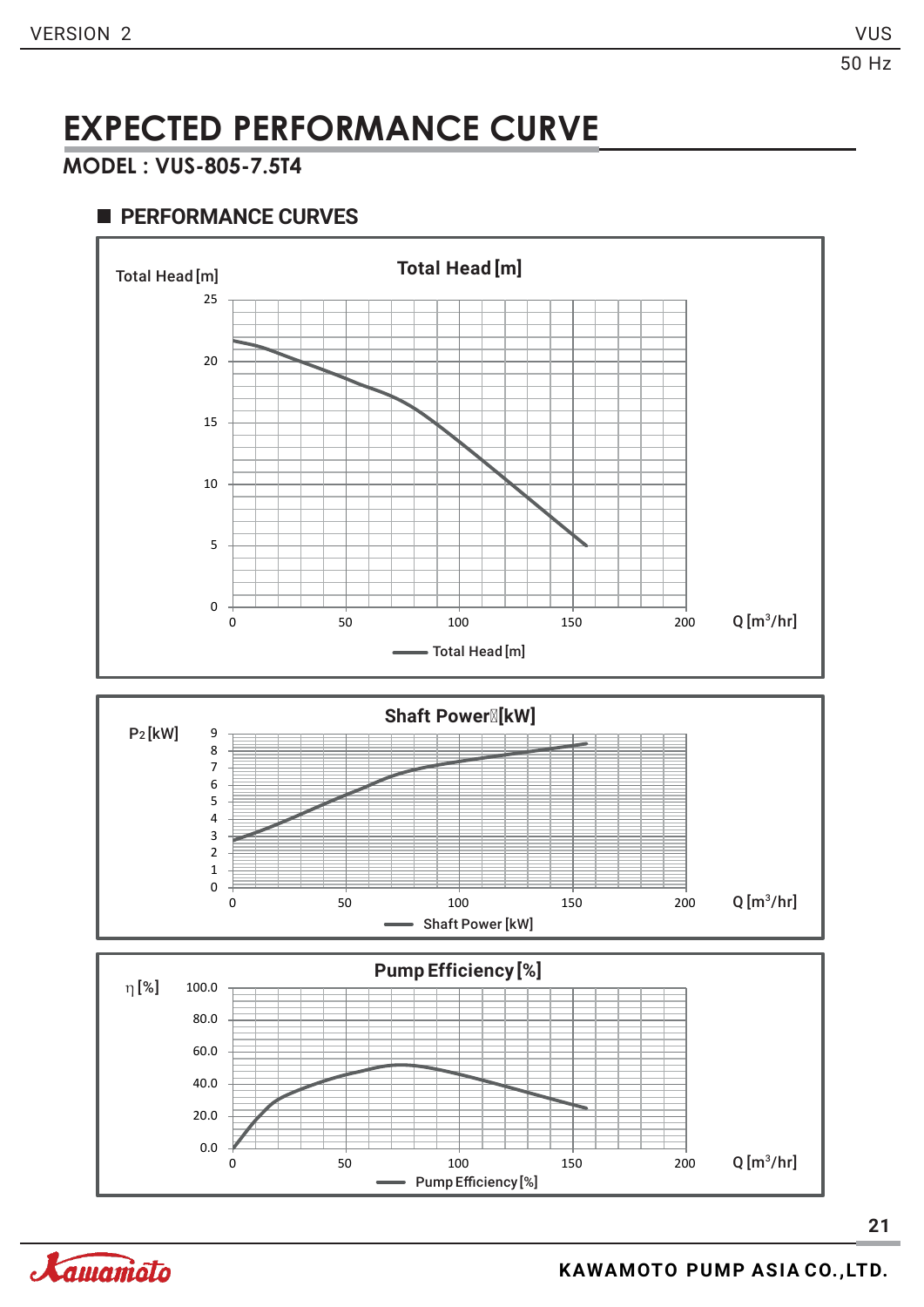#### **MODEL : VUS-1005-7.5T4**